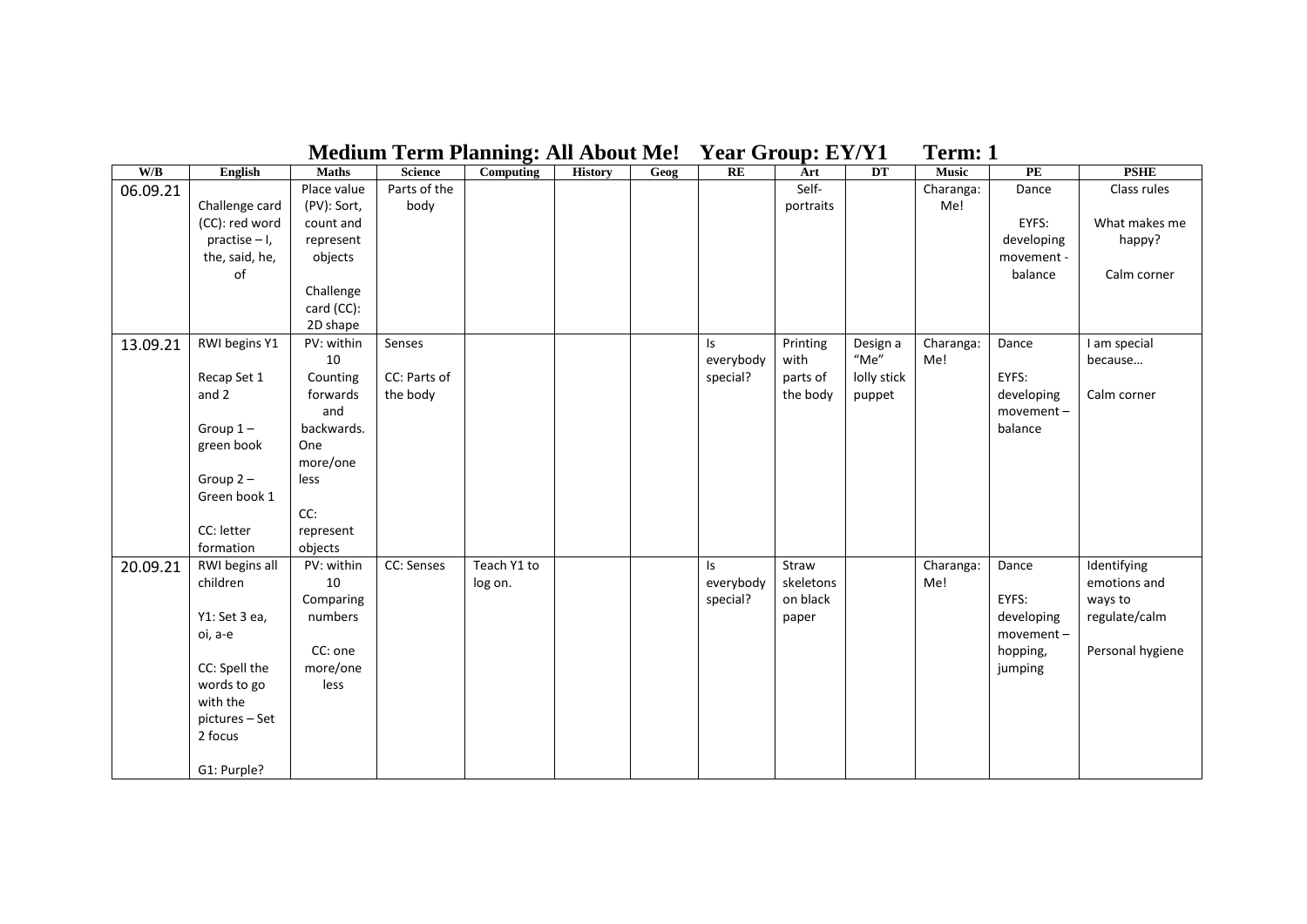|          | G2: Green         |             |                      |  |          |           |       |           |                         |                   |
|----------|-------------------|-------------|----------------------|--|----------|-----------|-------|-----------|-------------------------|-------------------|
|          |                   |             |                      |  |          |           |       |           |                         |                   |
|          | EYFS: Set $1 -$   |             |                      |  |          |           |       |           |                         |                   |
|          | m,a,s,            |             |                      |  |          |           |       |           |                         |                   |
| 27.09.21 | RWI               | PV: within  | Build a bot $-$      |  | Harvest  | CC: Chalk |       | Charanga: | Dance                   | Healthy eating    |
|          |                   | 10          | select the           |  | practice | pastel    |       | Me!       |                         |                   |
|          | Y1 Set 3 i-e, o-  | Order       | robot body           |  | for next | faces -   |       |           | EYFS:                   | Feelings diary    |
|          | e, u-e            | numbers     | parts to<br>complete |  | week     | picasso   |       |           | developing<br>movement- |                   |
|          | G1: Purple?       | CC:         | the task             |  |          |           |       |           | hopping,                |                   |
|          | G2: Green         | comparing   |                      |  |          |           |       |           | jumping                 |                   |
|          |                   | numbers     |                      |  |          |           |       |           |                         |                   |
|          | EYFS: Set $1-$    |             |                      |  |          |           |       |           |                         |                   |
|          | d, t, i           | EYFS:       |                      |  |          |           |       |           |                         |                   |
|          |                   | Compare     |                      |  |          |           |       |           |                         |                   |
|          | CC: Grapheme      | amounts     |                      |  |          |           |       |           |                         |                   |
|          | splat with a      |             |                      |  |          |           |       |           |                         |                   |
|          | partner           |             |                      |  |          |           |       |           |                         |                   |
|          | Spell: Monday     |             |                      |  |          |           |       |           |                         |                   |
| 4.10.21  | RWI               | Addition    | <b>Teach EYFS</b>    |  |          |           | Paper | Charanga: | Dance                   | Looking after our |
|          |                   | and         | to log on            |  |          |           | plate | Me!       |                         | environment       |
|          | Y1 Set $3 - or$ , | subtraction |                      |  |          |           | faces |           | EYFS:                   |                   |
|          | are, ur           | (Within 10) | CC: Self             |  |          |           |       |           | developing              |                   |
|          |                   | -The Part-  | portrait-            |  |          |           |       |           | movement-               |                   |
|          | G1: Purple?       | whole       | paint                |  |          |           |       |           | negotiating             |                   |
|          | G2: Green         | model       |                      |  |          |           |       |           | space                   |                   |
|          | CC: Name the      | CC: order   |                      |  |          |           |       |           |                         |                   |
|          | letters of the    | numbers     |                      |  |          |           |       |           |                         |                   |
|          | alphabet in       |             |                      |  |          |           |       |           |                         |                   |
|          | order             | EYFS:       |                      |  |          |           |       |           |                         |                   |
|          | Spell: Tuesday    | Match and   |                      |  |          |           |       |           |                         |                   |
|          |                   | sort        |                      |  |          |           |       |           |                         |                   |
|          | EYFS: Set $1 -$   |             |                      |  |          |           |       |           |                         |                   |
|          | n, p, g           |             |                      |  |          |           |       |           |                         |                   |